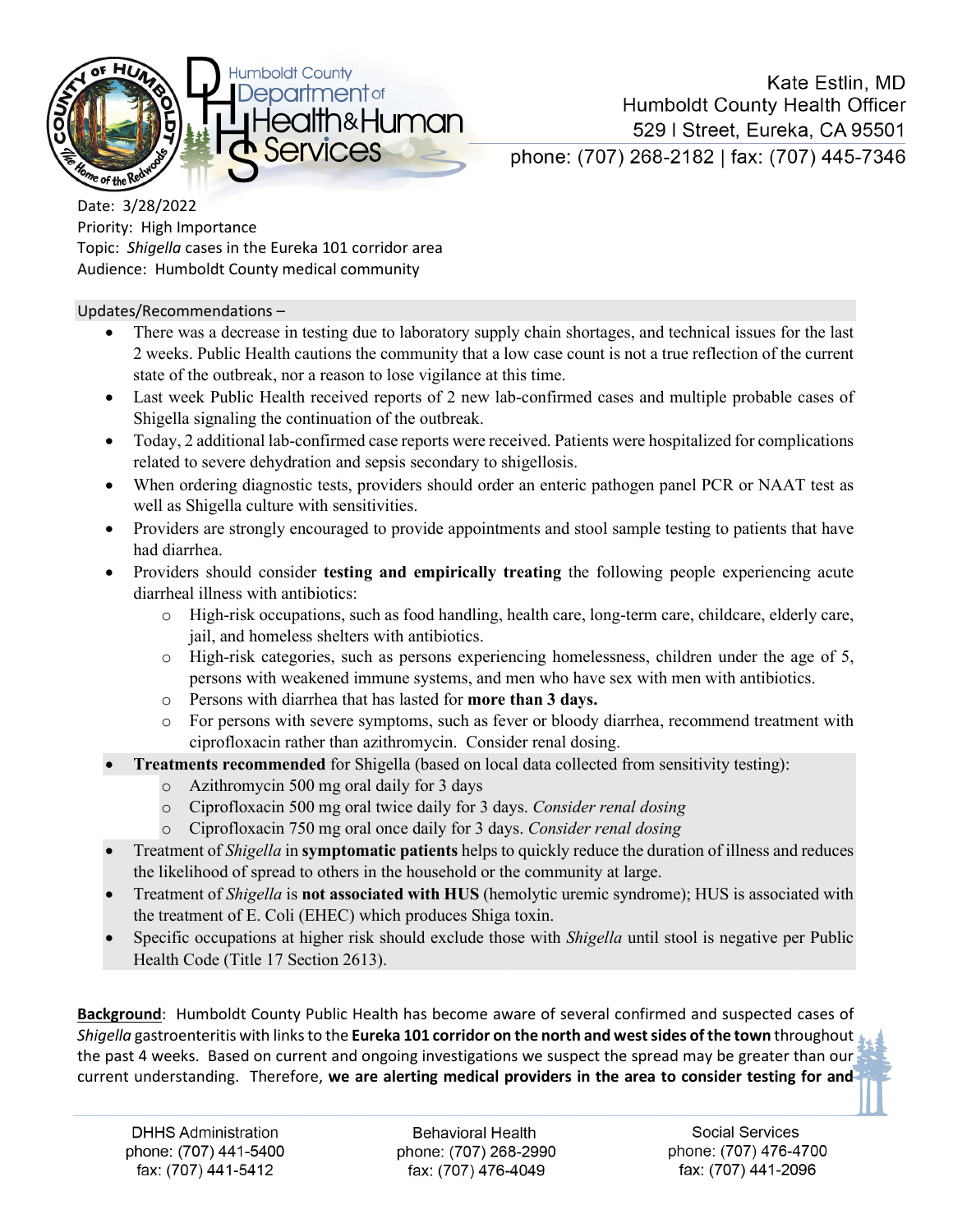**treating** *Shigella* to help both understand the extent of the problem and to help stop the spread of this highly contagious bacterial illness.

Infection with *Shigella* is generally self-limited; the average duration of symptoms associated with untreated *Shigella* gastroenteritis is seven days**. In the absence of specific antibiotic treatment, patients with** *Shigella* **gastroenteritis may shed the organism for up to six weeks after the resolution of symptoms**; risk factors for asymptomatic shedding are not known. Treatment of *Shigella* in symptomatic individuals can shorten the duration of symptoms in an individual patient as well as serve public health function to slow the spread of disease in the community.

**Symptoms**: *Shigella* infection typically presents within one to three days from exposure with constitutional symptoms such as fever, anorexia, and malaise. Initially, diarrhea is watery but may subsequently contain blood and mucus. The stool is frequent with abdominal cramping, bloating, and gas. Those with more severe cases and risk factors may require hospitalization.

**Diagnosis**: PCR diagnostic screening on stool samples can generally return quick and accurate results to identify which bacteria or virus is causing the diarrheal illness and will often reflex to culture and antibiotic sensitivities depending on the lab. Lack of access to lab orders for culture and sensitives should not be a barrier to ordering PCR stool testing. **See attached diagnoses codes to aid in ordering stool tests.**

**Treatment**: While culture with antibiotic sensitives is the best predictor for treatment success, treatment can be initiated without culture and sensitivities based on PCR results or presumptively in high-risk patients. Based on the strain we are seeing in Eureka and based on broader studies of *Shigella* the current best choices for treatment locally are

- Azithromycin 500mg oral daily for 3 days.
- Ciprofloxacin 500 mg oral twice daily for 3 days (consider renal dosing).
- Ciprofloxacin 750 mg oral once daily for 3 days (consider renal dosing).

Symptoms should typically start to resolve within 1-2 days of initiating antibiotic treatment. If symptoms are not improving or are worsening despite three days of antibiotic treatment then further evaluation is warranted, especially if treatment was done presumptively without lab confirmation. Treatment failure could mean antibiotic resistance, or another organism is present. **Empiric treatment in high-risk individuals (homeless, known contact to confirmed case, severe illness) should be considered**. Otherwise, treatment should be guided by stool diagnostics mentioned above.

**Counseling**: Patients diagnosed with *Shigella* infection should be advised on measures to prevent transmitting the infection to others**. If antibiotics are not prescribed, the patient should be advised to employ diligent hand hygiene (washing hands with soap and water for at least 20 seconds), to avoid sex until two weeks after the resolution of diarrhea, and practice safe sex for several additional weeks, to avoid public swimming facilities, and to avoid preparing food for others.** These precautions should be continued for several weeks after diarrheal symptoms have improved because of the possibility of asymptomatic bacterial shedding. If antibiotics are prescribed, the patient should be advised to follow these same precautions for 48 hours of antibiotic therapy, after which time stool cultures are typically negative.

**Title 17 Section 2613 of the Public Health Code specifies that food handlers and persons involved in the direct care of children, the elderly, or patients in hospitals or other institutional settings shall be excluded until two stool specimens, taken at least 24 hours apart, beginning at least 48 hours after cessation of specific therapy,**